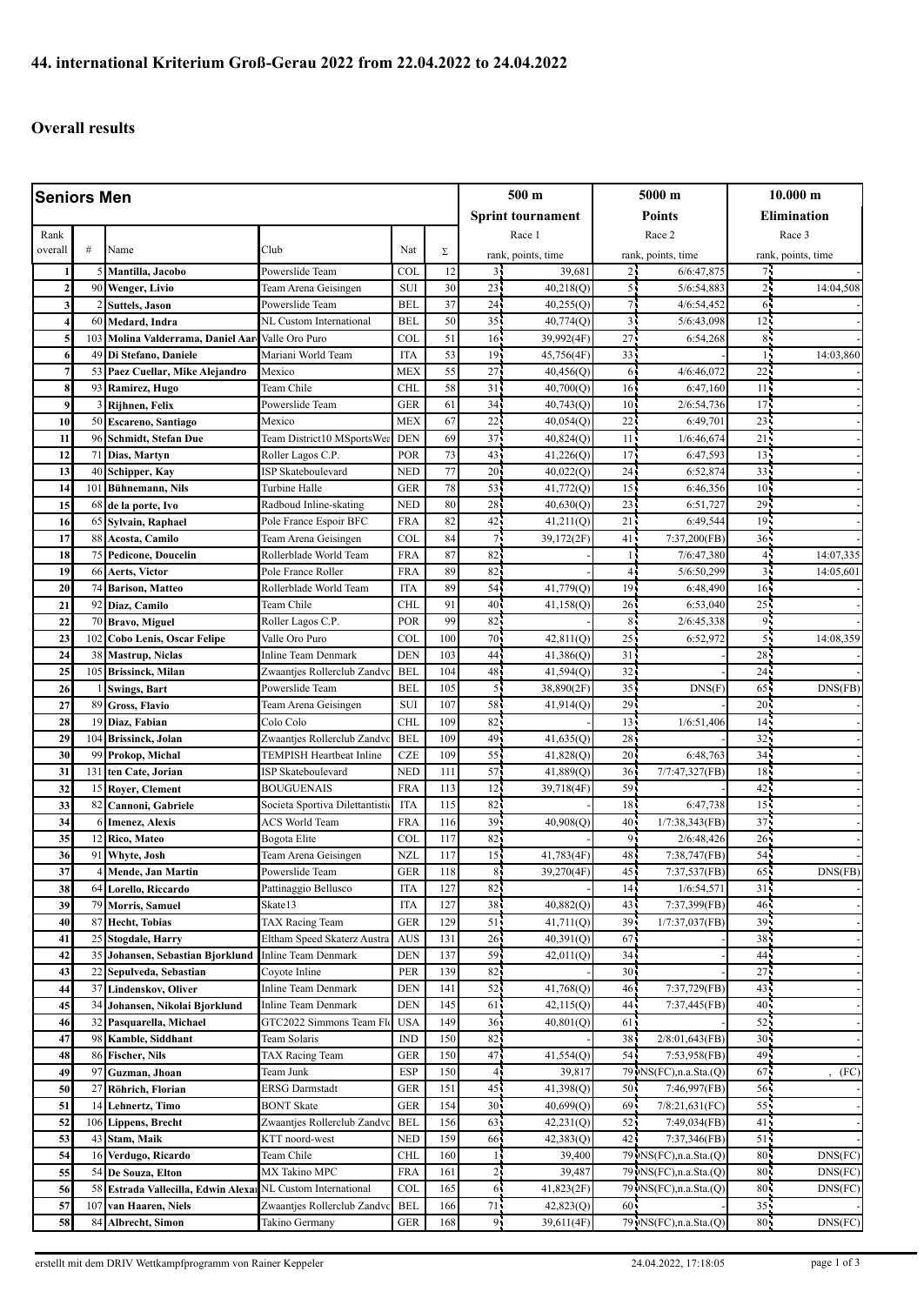## **Overall results**

| <b>Seniors Men</b> |          |                                                     |                                                |                   |            |                   | 500 m                            |                 | 5000 m                                             |                 | $10.000 \;{\rm m}$ |  |
|--------------------|----------|-----------------------------------------------------|------------------------------------------------|-------------------|------------|-------------------|----------------------------------|-----------------|----------------------------------------------------|-----------------|--------------------|--|
|                    |          |                                                     |                                                |                   |            | Sprint tournament |                                  | <b>Points</b>   |                                                    | Elimination     |                    |  |
| Rank               |          |                                                     |                                                |                   |            |                   | Race 1                           |                 | Race 2                                             |                 | Race 3             |  |
| overall            | #        | Name                                                | Club                                           | Nat               | Σ          |                   |                                  |                 |                                                    |                 |                    |  |
| 59                 | 51       |                                                     | Mexico                                         | <b>MEX</b>        | 169        | 17 <sup>1</sup>   | rank, points, time<br>40,044(4F) |                 | rank, points, time<br>79 NS(FC), n.a. Sta.(Q)      | 73.             | rank, points, time |  |
| 60                 | 56       | Garcia, Edgar<br>Ramali, Etienne                    | NL Custom                                      | <b>GER</b>        | 169        | 10 <sup>1</sup>   | 40,081(4F)                       |                 | 79 NS(FC), n.a. Sta.(Q)                            | 80              | DNS(FC)            |  |
| 61                 | 29       | Llop, Nil                                           | Federacio Catalana Esports F                   | <b>ESP</b>        | 170        | 11                | 41,427(4F)                       |                 | 79 NS(FC), n.a. Sta.(Q)                            | 80 <sub>1</sub> | DNS(FC)            |  |
| 62                 | 39       | <b>Mastrup</b> , Sune                               | Inline Team Denmark                            | <b>DEN</b>        | 171        | 72                | 42,912(Q)                        | 51.             | 7:48,015(FB)                                       | 48              |                    |  |
| 63                 | 18       | Figueiredo, Pedro                                   | Club Sport Maritimo                            | POR               | 171        | 50                | 41,695(Q)                        | 62              |                                                    | 59              |                    |  |
| 64                 | 13       | <b>Beelen, Robbe</b>                                | <b>RSC HEVERLEE</b>                            | <b>BEL</b>        | 172        | 25                | 40,288(Q)                        |                 | 79 NS(FC), n.a. Sta.(Q)                            | 68              |                    |  |
| 65                 | 24       | <b>Kwant, Remon</b>                                 | DoubleFF                                       | <b>NED</b>        | 172        | 13                | 40,020(4F)                       |                 | 79 NS(FC), n.a. Sta. (Q)                           | 80              | DNS(FC)            |  |
| 66                 | 72       | Lecomte, Kyle                                       | Roller Provence Mediterrane                    | <b>FRA</b>        | 173        | 68                | 42,692(Q)                        | 55 <sub>1</sub> |                                                    | $50 -$          |                    |  |
| 67                 | 73       | Sivilier, Yvan                                      | Team Arena Geisingen                           | <b>FRA</b>        | 173        | 14                | 40,331(4F)                       |                 | 79 NS(FC), n.a. Sta.(Q)                            | 80 <sup>1</sup> | DNS(FC)            |  |
| 68                 | 41       | Cardenas Liberto, Jonatan                           | Jalisco Elite Samurai                          | <b>MEX</b>        | 174        | 56                | 41,860(Q)                        | 58              |                                                    | 60              |                    |  |
| 69                 | 48       | Cujavante, Alex                                     | Mariani                                        | <b>COL</b>        | 175        | 82                |                                  | 12 <sup>7</sup> | 1/6:47,644                                         | 81              |                    |  |
| 70                 | 85       | Pucklitzsch, Ron                                    | Takino Germany                                 | <b>GER</b>        | 177        | 18                | 40,440(4F)                       |                 | 79 NS(FC), n.a. Sta. (Q)                           | 80              | DNS(FC)            |  |
| 71                 | 95       | Silva, Lucas                                        | Team Chile                                     | <b>CHL</b>        | 180        | 21                | 40,049(Q)                        |                 | 79 · NS(FC), n.a. Sta. (Q)                         | 80              | DNS(FC)            |  |
| 72                 | 67       | Berkhout, Daan                                      | Radboud Inline-skating                         | <b>NED</b>        | 182        | 82                |                                  | 53              | 7:53,106(FB)                                       | 47              |                    |  |
| 73                 | 21       | Ramirez, Alexander                                  | Coyote Inline                                  | PER               | 183        | 82                |                                  | 56              |                                                    | 45              |                    |  |
| 74                 | 78       | <b>Rumpf, Martin</b>                                | Skate Team Celle                               | <b>GER</b>        | 183        | 79                | 45,798(Q)                        | 47              | 7:38,496(FB)                                       | 57              |                    |  |
| 75                 | 10       | Daza, Emiliano                                      | Atlas                                          | ARG               | 183        | 64                | 42,260(Q)                        | 57              |                                                    | 62              |                    |  |
| 76                 | 46       | middelkoop, marc                                    | KTT Midden-Oost                                | <b>NED</b>        | 184        | 82                |                                  | 49              | 7:40,211(FB)                                       | 53              |                    |  |
| 77                 | 30       | Saraza, Simon                                       | <b>Grandes Paisas</b>                          | COL               | 185        | 33                | 40,724(0)                        | 76              |                                                    | 76              |                    |  |
| 78                 | 110      | Van Oost, Thomas                                    | KTT noord-west                                 | <b>NED</b>        | 186        | 62                | 42,167(Q)                        | 66              |                                                    | 58              |                    |  |
| 79                 | 36       | Jorgensen, Meik Heise                               | Inline Team Denmark                            | <b>DEN</b>        | 186        | 60                | 42,034(Q)                        | 62              |                                                    | 64              |                    |  |
| 80                 | 63       | <b>Kromoser, Christian</b>                          | ÖISC-Burgenland - Aowheel                      | <b>AUT</b>        | 187        | 69                | 42,765(Q)                        | 37 <sup>1</sup> | 2/7:47,244(FB                                      | 81              |                    |  |
| 81                 |          | Simon, Pierre                                       | Asphalte Roller Rixheim Wit                    | <b>FRA</b>        | 188        | 65                | 42,306(Q)                        | 62              |                                                    | 61 <sub>1</sub> |                    |  |
| 82                 | 20       | Morales Parra, Jeremias Anto                        | Colo Colo                                      | <b>CHL</b>        | 188        | 29                | 40,667(Q)                        |                 | 79 NS(FC), n.a. Sta. (Q)                           | 80 <sup>1</sup> | DNS(FC)            |  |
| 83                 | 80       | <b>Ball, Bobby</b>                                  | Skate13 Racing Team                            | <b>GBR</b>        | 190        | 46                | 41,437(Q)                        | 74              | 8:19,265(FC)                                       | 70              |                    |  |
| 84                 | 81       | Nijenhuis, Glenn                                    | ISP Skateboulevard                             | <b>NED</b>        | 191        | 32                | 40,721(Q)                        |                 | 79 · NS(FC), n.a. Sta. (Q)                         | 80              | DNS(FC)            |  |
| 85                 | 44       | Hempenius, Jelmar                                   | KNSB Talent Team Noord                         | <b>NED</b>        | 200        | 41                | 41,176(Q)                        |                 | 79 NS(FC), n.a. Sta. (Q)                           | 80              | DNS(FC)            |  |
| 86                 | 100      | <b>Mammen</b> , Lorenz                              | TSuGV Großbettlingen                           | <b>GER</b>        | 201        | 76                | 45,200(Q)                        | 62              |                                                    | 63              |                    |  |
| 87                 |          | Ridolfi, Thomas                                     | AM Sports                                      | <b>FRA</b>        | 209        | 67                | 42,601(Q)                        | 70              | 5/8:14,757(FC)                                     | 72              |                    |  |
| 88                 | 77       | Werner, Erik Willy                                  | RSV Blau-Weiß Gera                             | <b>GER</b>        | 216        | 74                | 43,596(Q)                        | 71              | 4/7:58,160(FC)                                     | 71              |                    |  |
| 89                 | 45       | Malecek, Erik                                       | KSBM Praha                                     | <b>CZE</b>        | 220        | 73                | 43,353(Q)                        | 73              | 8:18,519(FC)                                       | 74              |                    |  |
| 90                 | 76       | Gross, Leandro                                      | RSC Liestal                                    | <b>SUI</b>        | 224        | 77                | 45,312(Q)                        | $72 -$          | 8:15,423(FC)                                       | 75.             |                    |  |
| 91                 | 47       | Van Der Ent, Jarno                                  | KTT Zuidwest Inline                            | <b>NED</b>        | 229        | 81                | 48,305(Q)                        | 68              |                                                    | 80              | DNS(FC)            |  |
| 92                 | 52       | <b>Martinez</b> , Jorge                             | Mexico                                         | <b>MEX</b>        | 230        | 82                |                                  |                 | 79 NS(FC), n.a. Sta. (Q)                           | 69              |                    |  |
| 93                 | 31       | Ghazali, Gibran                                     | GTC2022 LondonSkaters                          | <b>USA</b>        | 230        | 75                | 43,725(Q)                        | 77              |                                                    | 78.             |                    |  |
| 94                 | 23       | <b>Sanchez Piquero, Daniel</b>                      | CPV EL PRAT                                    | <b>ESP</b>        | 232        | 80                | 46,464(Q)                        | 75              |                                                    | 77.             |                    |  |
| 95                 | 8        | Monnier, Loan                                       | Asphalte Roller Rixheim Wit FRA                |                   | 236        | 78                | 45,340(Q)                        | 79.             |                                                    | 79.             |                    |  |
| 96                 | 42       | Paez, Pedro Jose                                    | Jalisco Elite Samurai                          | <b>MEX</b>        | 240        | 82.               |                                  | 78.             |                                                    | $80 -$          |                    |  |
| 97                 | 11       | Tapias Guzman, David Santiago                       | AVIVAS<br>Ciudad del Turia                     | COL<br><b>ESP</b> | 241<br>241 | 82<br>82          |                                  |                 | 79 NS(FC), n.a. Sta.(Q)<br>79 NS(FC), n.a. Sta.(Q) | 80.<br>80.      | DNS(FC)            |  |
| 98<br>99           | 17       | Morell, David                                       |                                                |                   | 241        | 82                |                                  |                 | 79 NS(FC), n.a. Sta.(Q)                            | $80 -$          | DNS(FC)            |  |
| 100                | 26       | Fonseca, Miguel<br>Barbera, Stephane                | Equipo bogota<br>Federacio Catalana Esports F  | COL<br><b>ESP</b> | 241        | 82                |                                  |                 | 79 NS(FC), n.a. Sta.(Q)                            | 80              | DNS(FC)            |  |
|                    | 28<br>33 |                                                     |                                                | <b>DEN</b>        | 241        | 82                |                                  |                 | 79 NS(FC), n.a. Sta.(Q)                            | 80              | DNS(FC)<br>DNS(FC) |  |
| 101<br>102         | 57       | <b>Bigler, Simon</b><br>Causil Rojas, Pedro Armando | Inline Team Denmark<br>NL Custom International | <b>COL</b>        | 241        | 82                |                                  |                 | 79 NS(FC), n.a. Sta.(Q)                            | $80 -$          | DNS(FC)            |  |
| 103                | 59       | Fernandez, Ioseba                                   | NL Custom International                        | ESP               | 241        | 82                |                                  |                 | 79 NS(FC), n.a. Sta.(Q)                            | 80.             | DNS(FC)            |  |
| 104                | 61       | <b>Villegas Ceballos, Steven</b>                    | NL Custom International                        | <b>COL</b>        | 241        | 82                |                                  |                 | 79 NS(FC), n.a. Sta. (Q)                           | 80 <sub>1</sub> | DNS(FC)            |  |
| 105                | 62       | Zapata Martinez, Daniel                             | NL Custom International                        | COL               | 241        | 82                |                                  |                 | 79 · NS(FC), n.a. Sta. (Q)                         | $80 -$          | DNS(FC)            |  |
| 106                | 69       | Meijer, Bas                                         | Radboud Inline-skating                         | <b>NED</b>        | 241        | 82                |                                  |                 | 79 NS(FC), n.a. Sta.(Q)                            | 80              | DNS(FC)            |  |
| 107                | 94       | Silva, Emanuelle                                    | Team Chile                                     | <b>CHL</b>        | 241        | 82                |                                  |                 | 79 NS(FC), n.a. Sta.(Q)                            | 80.             | DNS(FC)            |  |
| 108                | 108      | Muthiani Ssendegeyo, Geofrey                        | Sprint Skating Club Kenya                      | <b>KEN</b>        | 241        | 82                |                                  |                 | 79 NS(FC), n.a. Sta. (Q)                           | $80 -$          | DNS(FC)            |  |
| 109                | 109      | Mututa Mwanthi, Andrew                              | Sprint Skating Club Kenya                      | <b>KEN</b>        | 241        | 82.               |                                  |                 | 79 NS(FC), n.a. Sta.(Q)                            | 80.             | DNS(FC)            |  |
|                    |          |                                                     |                                                |                   |            |                   |                                  |                 |                                                    |                 |                    |  |

Remarks: (W1/2=Warning 1/2, FS1=First false start, DSQ-SF/TF=Disqualification sport-/technical fault, RR=Reduced in rank, DNF=Did not finish, DNS=Did not start)

Race 1 - number. 10 Daza, Emiliano : FS1 Race 1 - number. 101 Bühnemann, Nils : FS1

Race 1 - number. 108 Muthiani Ssendegeyo, Geofrey : n.a.Sta.(Q) Race 1 - number. 109 Mututa Mwanthi, Andrew : n.a.Sta.(Q)

Race 1 - number. 11 Tapias Guzman, David Santiago : n.a.Sta.(Q)

Race 1 - number. 12 Rico, Mateo : n.a.Sta.(Q)